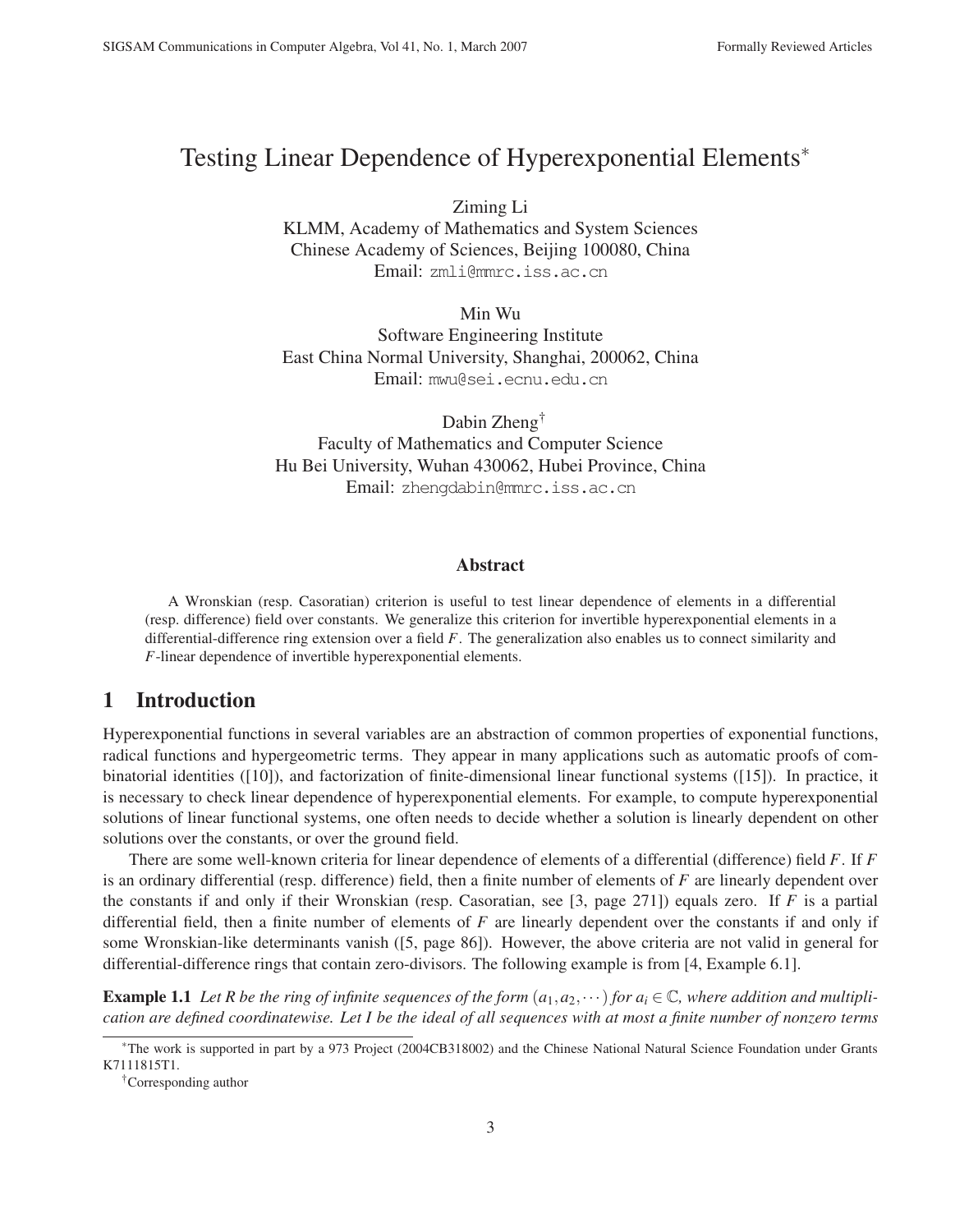*and let*  $S_{\mathbb{C}} = R/I$ . The shift map  $\sigma : (a_1, a_2, \dots) \mapsto (a_2, a_3, \dots)$  defines an automorphism of  $S_{\mathbb{C}}$ . Every element  $c \in \mathbb{C}$ *is regarded as a sequence*  $(c, c, \dots)$ *. So the set of all constants of*  $S_c$  *with respect to*  $\sigma$  *is*  $\mathbb C$ *. Consider two sequences*  $x = (x_0, x_1, \ldots)$  *and*  $y = (y_0, y_1, \ldots)$  *in S*<sub>C</sub>*, where* 

$$
x_i = \begin{cases} 1 & i \equiv 0 \mod 4 \\ 0 & \text{otherwise,} \end{cases} \qquad \text{and} \qquad y_i = \begin{cases} 1 & i \equiv 2 \mod 4 \\ 0 & \text{otherwise.} \end{cases}
$$

*By a straightforward calculation, we have*

Casoratian
$$
(x, y) = \begin{vmatrix} x & y \\ \sigma(x) & \sigma(y) \end{vmatrix} = 0.
$$

*However, the sequences x and y are linearly independent over* C*. Here both sequences x and y are zero-divisors.*

Hyperexponential functions are usually called exponential functions in the differential case and hypergeometric sequences in the difference case. They can be regarded as elements in differential-difference rings. The results of this paper include a criterion for determining whether hyperexponential elements are linearly dependent over the constants, and a method for determining whether they are linearly dependent over the ground field.

The rest of this paper is organized as follows. After introducing the notions of ∆-rings and hyperexponential elements in Section 2, we present in Section 3 a method for determining whether hyperexponential elements (vectors) are linearly dependent over the constants. A method is described in Section 4 for checking their linear dependence over the ground field.

## 2 Hyperexponential elements

Let *R* be a commutative ring. A derivation  $\delta$  on *R* is an additive map from *R* to itself satisfying

$$
\delta(ab) = \delta(a)b + a\delta(b) \quad \text{ for all } a, b \in R.
$$

The pair  $(R, \delta)$  is called an ordinary differential ring. For an automorphism  $\sigma$  of R, the pair  $(R, \sigma)$  is called an ordinary difference ring. If *R* is a field, then  $(R, \delta)$  and  $(R, \sigma)$  are called ordinary differential and difference fields, respectively.

Let ∆ be a finite set of commuting maps from *R* to itself. A map in ∆ is assumed to be either a derivation or an automorphism. The pair (*R*,∆) is called a *differential-difference ring*, or a ∆*-ring* for short. It is a ∆-field when *R* is a field. Clearly, a Δ-ring is a partial differential (resp. difference) ring if Δ contains only derivations (resp. automorphisms).

An element *c* of *R* is called a *constant* with respect to a derivation  $\delta$  if  $\delta(c) = 0$ . An element *c* is called a *constant* with respect to an automorphism  $\sigma$  if  $\sigma(c) = c$ . An element *c* of *R* is called a *constant* if it is a constant with respect to all the maps in ∆. The set of constants of *R*, denoted by *CR*, is a subring, and it is a subfield if *R* is a field.

In the sequel, let *F* be a ∆-field. It is sometimes referred as the ground field. A commutative ring *R* containing *F* is called a ∆*-extension* of *F* if every derivation in ∆ can be extended to a derivation of *R*, every automorphism in ∆ can be extended to an automorphism of *R*, and the extended maps commute pairwise.

A nonzero element *h* in a ∆-extension of *F* is said to be *hyperexponential over F with respect to a map* φ *in* ∆ if  $\phi(h) = r_0 h$  for some  $r_0 \in F$ . The element  $r_0$  is called the *certificate* of *h* with respect to  $\phi$ . An element *h* is said to be *hyperexponential* over *F* if it is hyperexponential with respect to all the maps in ∆. In particular, every nonzero element of *F* is hyperexponential.

**Example 2.1** *Consider the*  $\Delta$ -ring ( $S_{\mathbb{C}}$ ,  $\{\sigma\}$ ) *in Example 1.1.* It is a  $\Delta$ -extension of  $\mathbb{C}$ *. Recall that a sequence*  $(a_n)_{n=1}^{\infty} \in S_{\mathbb{C}}$  *is rational if there exists a rational function*  $f(x) \in \mathbb{C}(x)$  *such that*  $a_n = f(n)$  *for all but finitely many*  $n \in \mathbb{C}$  $\mathbb{Z}^+$  *(see [10, Definition 8.2.1]). The set*  $\mathcal{R}_\mathbb{C}$  *of all rational sequences is a*  $\Delta$ -*field, and*  $\mathcal{S}_\mathbb{C}$  *is also a*  $\Delta$ -*extension of*  $\mathcal{R}_\mathbb{C}$ *. The sets of constants of*  $S_{\mathbb{C}}$  *and*  $\mathcal{R}_{\mathbb{C}}$  *are both equal to*  $\mathbb{C}$ *.*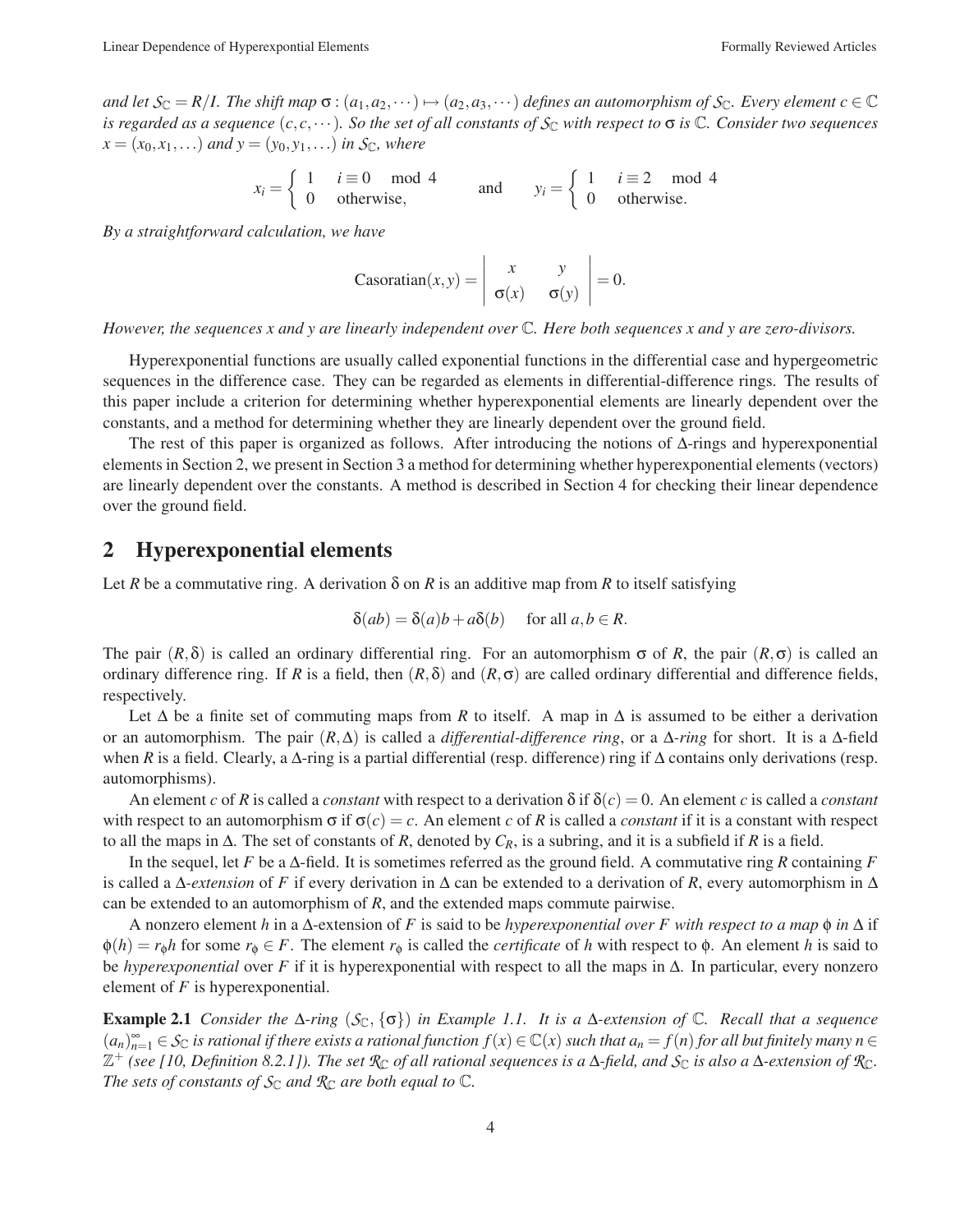*One can easily verify that the sequence*  $(a, a^2, a^3, \ldots)$ , where  $a \in \mathbb{C}$  and  $a \neq 0$ , is hyperexponential (hypergeo*metric)* over  $\mathbb{C}$ , while the sequence  $(1!, 2!, 3!, ...)$  *is hyperexponential (hypergeometric)* over  $\mathbb{R}_{\mathbb{C}}$ .

Let *R* be a  $\triangle$ -extension of *F*. For a first-order system

$$
\phi(z) = f_{\phi} z \quad \text{ for all } \phi \in \Delta,
$$
 (1)

where  $f_{\phi} \in F$ , a nonzero solution of (1) in *R* is hyperexponential over *F*. Conversely, a hyperexponential element *h* in *R* over *F* is a solution of a system in the form (1), where  $f_{\phi}$  is the certificate of *h* with respect to  $\phi$ .

**Example 2.2** *Consider the*  $\Delta$ -field ( $\mathbb{C}(x,k)$ ,  $\{\delta,\sigma\}$ ), where x and k are indeterminates, and  $\delta = \frac{d}{dx}$  and  $\sigma$  is the shift *operator sending k to k* + 1. Every nonzero element of  $\mathbb{C}(x,k)$  is clearly hyperexponential. The expression  $kx^{\frac{1}{3}}x^k$ *may be understood as a solution of the first-order system*

$$
\left\{\delta(z) = \frac{1+3k}{3x}z, \ \sigma(z) = \frac{(k+1)x}{k}z\right\}.
$$

*Thus, k* $x^{\frac{1}{3}}x^k$  *is in some* ∆-extension of  $\mathbb{C}(x,k)$  (see [1, Theorem 1]), and is hyperexponential over  $\mathbb{C}(x,k)$ .

The product of two hyperexponential elements in a ∆-extension of *F* is again hyperexponential. If an invertible element of *R* is hyperexponential, so is its inverse. However, the sum of two hyperexponential elements is not necessarily hyperexponential. Consider the  $\Delta$ -extension  $\mathcal{S}_{\mathbb{C}}$  of  $\mathbb{C}$  in Example 2.1. The sequences  $(1,1,1,1,\ldots)$  and  $(1,-1,1,-1,...)$  are both hyperexponential over  $\mathbb C$ , but their sum  $(2,0,2,0,...)$  is not. More alarmingly, this sum is a zero divisor in  $\mathcal{S}_{\mathbb{C}}$ . Thus, in general, hyperexponential elements cannot live in a field.

Two hyperexponential elements in a ∆-extension of *F* are said to be *similar* if they are linearly dependent over *F*. The similarity among hyperexponential elements is an equivalence relation.

Notation. For an integer  $m > 1$ , an element of  $R^m$  is always understood as a *column* vector with *m* entries. For  $r_1, \ldots, r_n \in R$ , diag( $r_1, \ldots, r_n$ ) denotes the  $n \times n$  matrix whose entries are  $r_1, \ldots, r_n$  on the principal diagonal and are zero elsewhere.

Consider a matrix system

$$
\phi(\mathbf{z}) = A_{\phi} \mathbf{z} \quad \text{for all } \phi \in \Delta,
$$
\n(2)

where **z** is a column vector consisting of *m* unknowns and the  $A_{\phi}$  are  $m \times m$  matrices over *F*. A nonzero solution *h***v** of (2), where *h* is hyperexponential in some ∆-extension *R* of *F* and **v** ∈ *F<sup>m</sup>*, corresponds to a one-dimensional submodule of the Laurent-Ore module associated with (2) (see [8, §3]). Such a submodule helps us to factorize (2) over *F*. This observation motivates us to define that a nonzero vector  $\mathbf{h} \in \mathbb{R}^m$  is *hyperexponential* over *F* if its nonzero entries are hyperexponential and similar to each other. We choose to exclude zero vector in our definition since it corresponds to a trivial solution. Clearly,  $h \in \mathbb{R}^m$  is hyperexponential if and only if it can be written as a product of a hyperexponential element *h* of *R* and a nonzero vector **v** in  $F^m$ . For a hyperexponential vector  $h = hv$  as given above, we have  $\mathbf{h} = (fh)\left(\frac{1}{f}\mathbf{v}\right)$  for any nonzero element  $f \in F$ . Moreover, if  $\mathbf{h} = g\mathbf{u}$ , where  $g \in R$  is hyperexponential over *F* and **u** is in  $F^m$ , then *h* and *g* are similar over *F*.

### 3 Linear dependence over the constants

In this section we generalize a well-known classical result on Wronskian (Casoratian) determinants. Recall that our ground field *F* is a  $\Delta$ -field. We denote by  $\Theta$  the (commutative) monoid generated by the maps in  $\Delta$  under composition. Moreover, Θ*<sup>k</sup>* stands for the subset of Θ consisting of maps that are composed of at most *k* maps in ∆. In particular,  $\Theta_0$  contains only the identity map.

Let *R* be a  $\Delta$ -extension of *F*. For an element  $\theta$  in  $\Theta$  and  $\mathbf{r}_1 = (r_{11}, \ldots, r_{m1})^T, \ldots, \mathbf{r}_n = (r_{1n}, \ldots, r_{mn})^T$  in  $R^m$ , we form an  $m \times n$  matrix whose  $(i, j)$ -entry equals  $\theta(r_{ij})$ . For brevity, we denote this matrix by  $(\theta(\mathbf{r}_1), \dots, \theta(\mathbf{r}_n))$ . For a finite subset  $\Theta' \subset \Theta$ ,  $(\Theta'(\mathbf{r}_1),...,\Theta'(\mathbf{r}_n))$  stands for the stacking of the blocks of the form  $(\theta(\mathbf{r}_1),...,\theta(\mathbf{r}_n))$  for all  $\theta \in \Theta'$ . This  $m|\Theta'| \times n$  matrix has entries in *R*. The order to stack the blocks is insignificant in the sequel.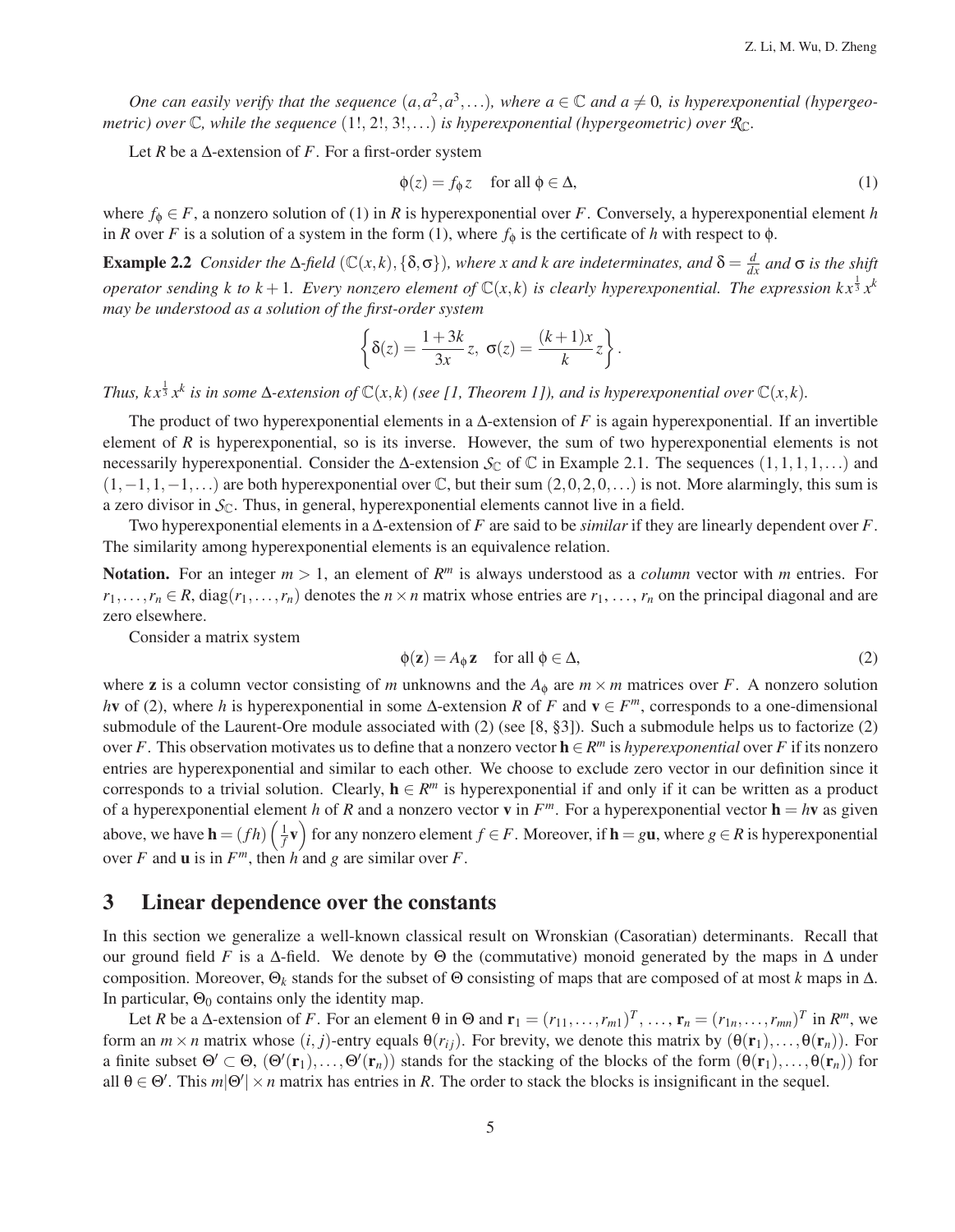Example 3.1 *Let F be the* Δ*-field in Example 2.2 and*  $R = F[exp(x), exp(-x), x<sup>k</sup>, x<sup>-k</sup>]$ *. We extend the derivation* δ *to R by letting*  $\delta(\exp(x)) = \exp(x)$  *and*  $\delta(x^k) = kx^{k-1}$ *, and extend the automorphism*  $\sigma$  *by*  $\sigma(\exp(x)) = \exp(x)$  $\alpha$ *and*  $\sigma(x^k) = x^{k+1}$ *. Then R becomes a*  $\Delta$ *-extension of F. Let* 

$$
\mathbf{h}_1 = \begin{pmatrix} kx^k \\ x^{k+1} \end{pmatrix} \quad \text{and} \quad \mathbf{h}_2 = \begin{pmatrix} k \exp(x) \\ x \exp(x) \end{pmatrix}
$$

*be two vectors in*  $R^2$ *. It is easy to verify that the two vectors are hyperexponential over F. The matrices*  $(h_1, h_2)$ ,  $(\delta(\mathbf{h}_1), \delta(\mathbf{h}_2))$  *and*  $(\sigma(\mathbf{h}_1), \sigma(\mathbf{h}_2))$  *are* 

$$
M_1 = \begin{pmatrix} kx^k & k \exp(x) \\ x^{k+1} & x \exp(x) \end{pmatrix}, \quad M_\delta = \begin{pmatrix} k^2x^{k-1} & k \exp(x) \\ (k+1)x^k & (x+1) \exp(x) \end{pmatrix}
$$

*and*

$$
M_{\sigma} = \begin{pmatrix} (k+1)x^{k+1} & (k+1)\exp(x) \\ x^{k+2} & x\exp(x) \end{pmatrix},
$$

*respectively.* Let  $\Theta' = \{1, \delta, \sigma\}$ , where **1** stands for the identity map. Then  $(\Theta'(\mathbf{h}_1), \Theta'(\mathbf{h}_2))$  equals the  $6 \times 2$  matrix *formed by stacking*  $M_1$ *,* $M_\delta$  *and*  $M_\sigma$ *.* 

The reader may find in [2] a general definition of the rank of a matrix over a commutative ring. Let  $\mathbf{h}_1,\ldots,\mathbf{h}_n \in$ *R*<sup>*m*</sup> be hyperexponential. The next lemma enables us to use linear algebra over *F* to compute the rank of  $(\Theta'(\mathbf{h}_1), \dots, \Theta'(\mathbf{h}_n))$ , which is an  $m|\Theta'| \times n$  matrix over *R*.

**Lemma 3.2** *Let F be a*  $\Delta$ -field and R be a  $\Delta$ -extension of F. Let  $\mathbf{h}_1, \ldots, \mathbf{h}_n$  be hyperexponential vectors in  $\mathbb{R}^m$  and  $\Theta'$ *a finite subset of* Θ*. Then there exist an m*|Θ | ×*n matrix A*Θ *over F and h*1,...,*hn in R, hyperexponential over F, such that*

$$
(\Theta'(\mathbf{h}_1), \dots, \Theta'(\mathbf{h}_n)) = A_{\Theta'} \cdot \text{diag}(h_1, \dots, h_n). \tag{3}
$$

*In particular, the rank of*  $(\Theta'(\bf{h}_1),...,\Theta'(\bf{h}_n))$  *is equal to that of A* $_{\Theta'}$  *if h*<sub>1</sub>, ..., *h<sub>n</sub> are invertible in R*.

**Proof.** Write  $h_i = h_i v_i$ , where  $h_i \in R$  is hyperexponential and  $v_i \in F^m$  is nonzero for  $i = 1, ..., n$ . Applying an operator  $\theta \in \Theta$  to  $h_i \mathbf{v}_i$  yields  $\theta(\mathbf{h}_i) = h_i \mathbf{v}_{i,\theta}$  for some vectors  $\mathbf{v}_{i,\theta} \in F^m$ , since  $h_i$  is hyperexponential. Let  $A_\theta$  be the  $m \times n$  matrix whose *i*-th column is composed of the entries of  $\mathbf{v}_{i,\theta}$ . Then  $(\theta(\mathbf{h}_1),...,\theta(\mathbf{h}_n))$  is equal to  $A_\theta$ ·<br>diag( $h_1$ ,  $h_n$ ) The matrix  $A_{\Theta}$  is constructed by stacking all the  $A_\theta$  for  $\theta \in \Theta'$ diag( $h_1, \ldots, h_n$ ). The matrix  $A_{\Theta'}$  is constructed by stacking all the  $A_{\Theta}$  for  $\Theta \in \Theta'$ . . The contract of  $\Box$ 

Note that every hyperexponential vector **h** can be written in the form *h*v in many ways, so the matrix  $A_{\Theta}$  in Lemma 3.2 depends on the choices of  $h_1, \ldots, h_n$ .

**Example 3.3** *The matrix*  $(\Theta'(\mathbf{h}_1), \Theta'(\mathbf{h}_2))$  *in Example 3.1 may be decomposed as* 

$$
\begin{pmatrix} k & k \\ x & x \\ \frac{k^2}{x} & k \\ k+1 & x+1 \\ (k+1)x & k+1 \\ x^2 & x \end{pmatrix} \cdot \begin{pmatrix} x^k & 0 \\ 0 & \exp(x) \end{pmatrix}.
$$

A generalized Wronskian (Casoratian) criterion for hyperexponential vectors is given below.

**Proposition 3.4** *Let F be a*  $\Delta$ -*field, R be a*  $\Delta$ -*extension of F, and*  $\mathbf{h}_1, \ldots, \mathbf{h}_n$  *be hyperexponential vectors in*  $\mathbb{R}^m$ . *Denote by W<sub>i</sub> the m* $|\Theta_{i-1}| \times i$  *matrix*  $(\Theta_{i-1}(\mathbf{h}_1),...,\Theta_{i-1}(\mathbf{h}_i))$  *for*  $i = 1,...,n$ . Then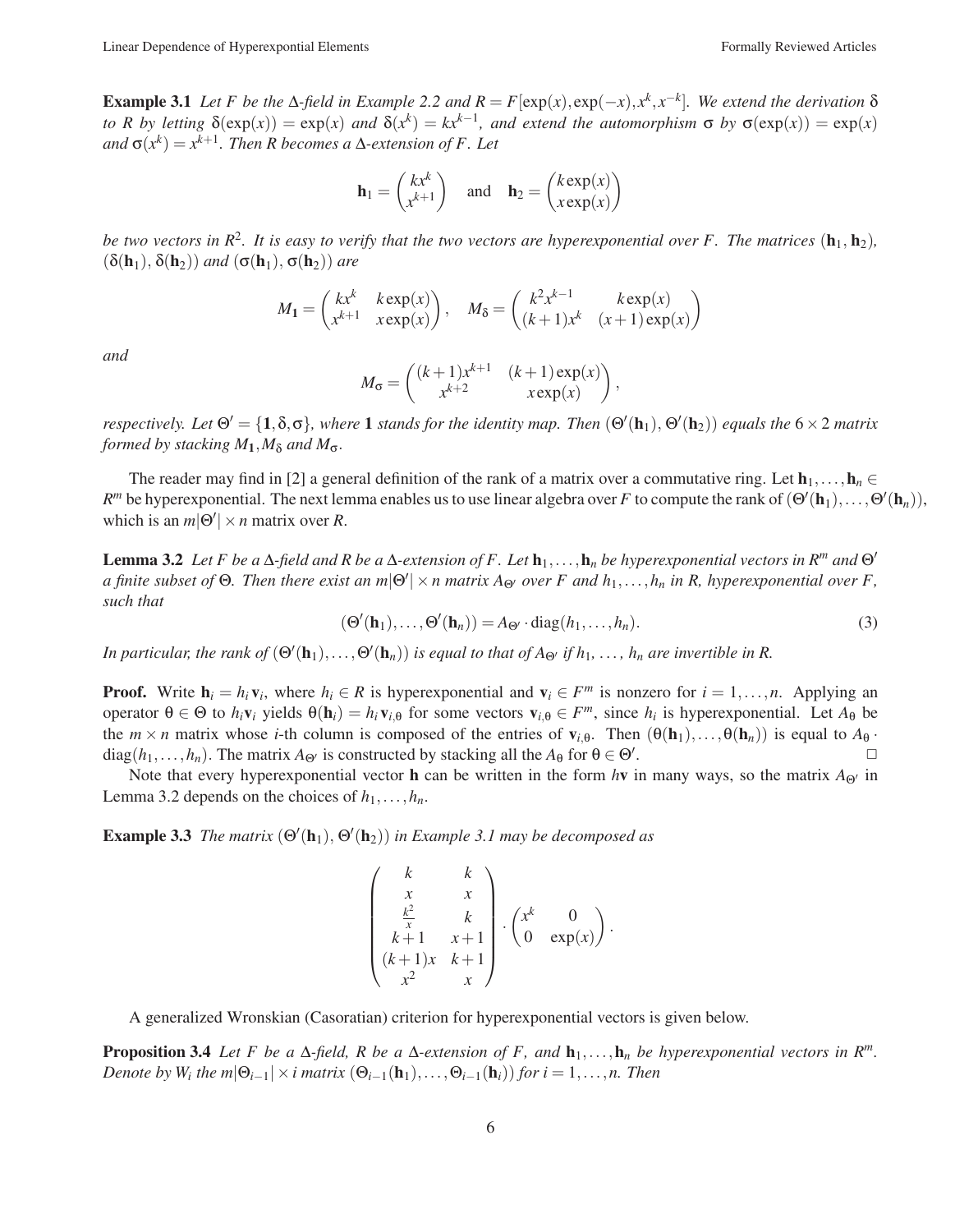- *(i)* If  $\mathbf{h}_1, \ldots, \mathbf{h}_n$  are linearly dependent over  $C_R$ , then  $W_n$  has rank less than n.
- *(ii) Suppose that there exist invertible and hyperexponential elements*  $h_1, \ldots, h_n$  *in R such that*

$$
\mathbf{h}_1 = h_1 \mathbf{v}_1, \ldots, \mathbf{h}_n = h_n \mathbf{v}_n \quad \text{for some } \mathbf{v}_1, \ldots, \mathbf{v}_n \text{ in } F^m.
$$

*If*  $W_n$  *has rank less than n, then*  $h_1, \ldots, h_n$  *are linearly dependent over*  $C_R$ .

**Proof.** Suppose that  $\mathbf{h}_1, \ldots, \mathbf{h}_n$  are linearly dependent over  $C_R$ . Then there exist  $c_1, \ldots, c_n \in C_R$ , not all zero, such that  $\sum_{i=1}^{n} c_i \mathbf{h}_i = 0$ . For any  $\theta \in \Theta$ , we have  $\sum_{i=1}^{n} c_i \theta(\mathbf{h}_i) = 0$ . In particular,

$$
W_n \cdot (c_1, c_2, \ldots, c_n)^T = 0,
$$

thus the rank of  $W_n$  is less than *n* by Theorem 5.3 in [2].

We prove the second assertion by induction on  $n$ . The assertion clearly holds for  $n = 1$ . Assume that it holds for lower values of *n*, and that, furthermore, any  $n-1$  elements among  $\mathbf{h}_1,\ldots,\mathbf{h}_n$  are linearly independent over  $C_R$ . From Lemma 3.2 there exists an  $m|\Theta_{n-1}| \times n$  matrix  $A_n$  with entries in *F* such that  $W_n = A_n \cdot \text{diag}(h_1, \ldots, h_n)$ . The invertibility of  $h_1, \ldots, h_n$  implies that the rank of  $A_n$  equals that of  $W_n$ , and hence  $A_n$  has rank less than *n*. There exist  $f_1, ..., f_n \in F$ , not all zero, such that  $A_n \cdot (f_1, ..., f_n)^T = 0$ . Setting  $x_i = h_i^{-1} f_i$ ,  $i = 1, ..., n$ , yields  $W_n \cdot (x_1, \ldots, x_n)^T = 0$ . Without loss of generality, suppose that  $x_n$  is nonzero. Then  $x_n$  can be set to be 1 since it is invertible. Thus

$$
\sum_{i=1}^{n-1} x_i \theta(\mathbf{h}_i) + \theta(\mathbf{h}_n) = 0 \quad \text{for all } \theta \in \Theta_{n-1}.
$$
 (4)

In particular,

$$
\sum_{i=1}^{n-1} x_i \theta(\mathbf{h}_i) + \theta(\mathbf{h}_n) = 0 \quad \text{for all } \theta \in \Theta_{n-2}.
$$
 (5)

Applying a derivation  $\delta \in \Delta$  to (5) yields

$$
\sum_{i=1}^{n-1} \delta(x_i) \theta(\mathbf{h}_i) + \sum_{i=1}^{n-1} x_i \delta \circ \theta(\mathbf{h}_i) + \delta \circ \theta(\mathbf{h}_n) = 0 \quad \text{for all } \theta \in \Theta_{n-2},
$$

which, together with (4) for  $\delta \circ \theta$ , implies that  $\sum_{i=1}^{n-1} \delta(x_i)\theta(\mathbf{h}_i) = 0$  for all  $\theta \in \Theta_{n-2}$ .

If  $\delta(x_i)$  is nonzero for some *i* with  $1 \le i \le n-1$ , then the matrix  $W_{n-1}$  has rank less than  $n-1$  by Theorem 5.3 in [2]. Accordingly,  $\mathbf{h}_1, \ldots, \mathbf{h}_{n-1}$  would be linearly dependent over  $C_R$  by the induction hypothesis, a contradiction. Therefore,  $\delta(x_i) = 0$  for  $i = 1, \ldots, n-1$  and for every derivation  $\delta \in \Delta$ .

Likewise, applying an automorphism  $\sigma \in \Delta$  to (5) yields

$$
\sum_{i=1}^{n-1} \sigma(x_i) \sigma \circ \theta(\mathbf{h}_i) + \sigma \circ \theta(\mathbf{h}_n) = 0 \quad \text{for all } \theta \in \Theta_{n-2},
$$

which, together with (4) for  $\sigma \circ \theta$ , implies

$$
\sum_{i=1}^{n-1} (\sigma(x_i) - x_i) \sigma \circ \theta(\mathbf{h}_i) = 0 \quad \text{for all } \theta \in \Theta_{n-2},
$$

therefore  $\sum_{i=1}^{n-1} (x_i - \sigma^{-1}(x_i))\Theta(\mathbf{h}_i) = 0$  for all  $\theta \in \Theta_{n-2}$ . A similar argument shows that  $\sigma(x_i) = x_i$  for  $i = 1, \ldots, n-1$ and for every automorphism  $\sigma \in \Delta$ . So  $x_1, \ldots, x_{n-1}$  are all constants, and  $\mathbf{h}_1, \ldots, \mathbf{h}_n$  are linearly dependent over  $C_R$  by (4). by (4).  $\Box$ 

The invertibility of hyperexponential elements  $h_1, \ldots, h_n$  is essential for the proof of the second assertion of Proposition 3.4. So far we have failed to weaken the assumption on invertibility.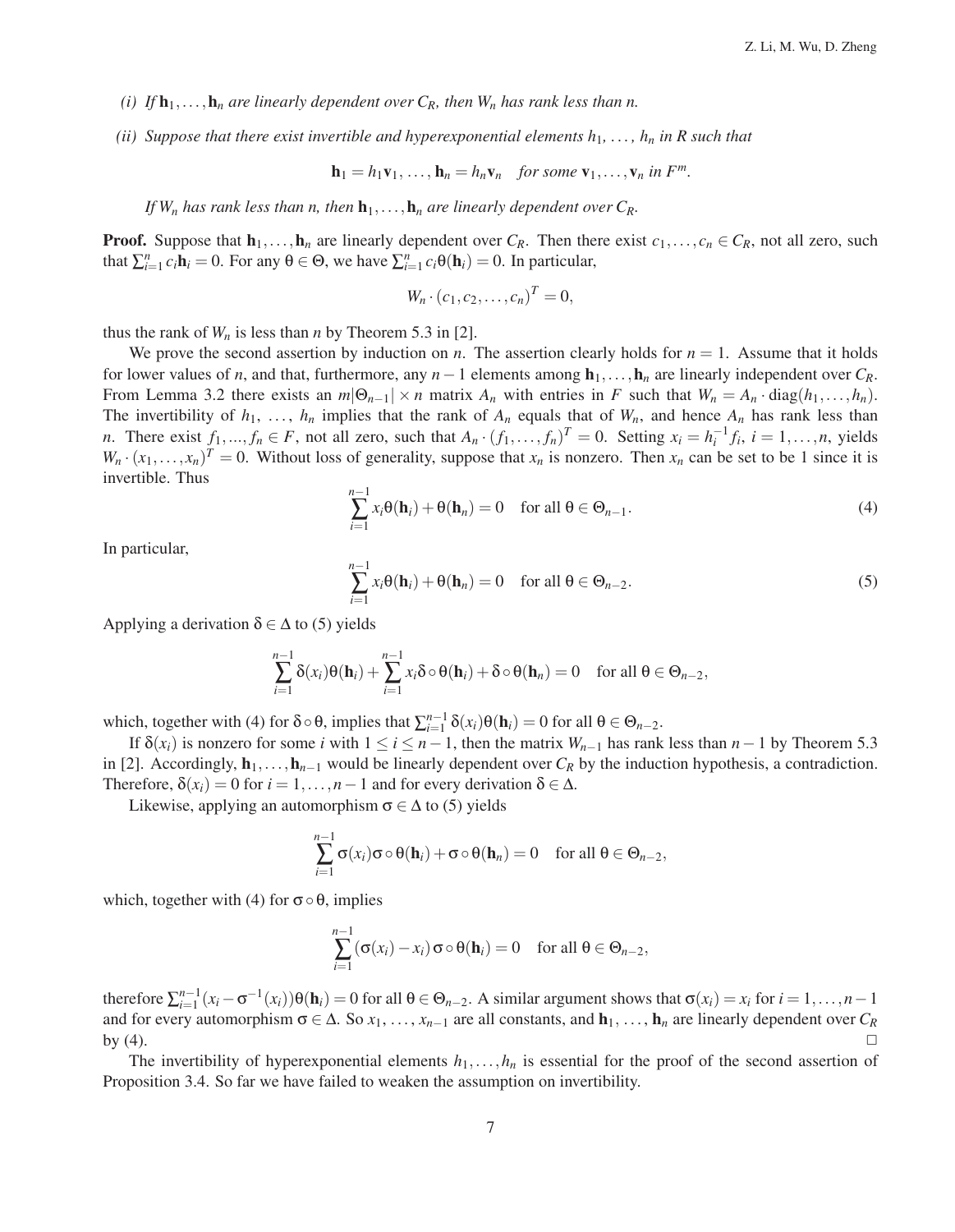Linear Dependence of Hyperexpontial Elements Formally Reviewed Articles

An algebraic ideal *I* in a  $\Delta$ -ring is said to be *invariant* if  $\phi(I) \subset I$  for all  $\phi \in \Delta$ . A  $\Delta$ -ring *R* is said to be *simple* if its invariant ideals are (0) and *R*. Let *F* be a  $\Delta$ -field contained in *R*. For every hyperexponential element  $h \in R$ over *F*, the ideal (*h*) is invariant. Thus, *h* is invertible if *R* is simple. Examples for simple ∆-rings are Picard-Vessiot extensions for finite-dimensional linear functional systems (see [11, 12] for the ordinary case, and [1] for the partial case).

The difference ring  $S_{\mathbb{C}}$  in Example 2.1 is not simple (see [11, page 5]), while hyperexponential (hypergeometric) sequences in  $\mathcal{S}_{\mathbb{C}}$  over  $\mathcal{R}_{\mathbb{C}}$  are all invertible.

The matrix  $(\Theta'(\mathbf{h}_1), \Theta'(\mathbf{h}_2))$  in Example 3.3 has rank two, therefore by Proposition 3.4(i) the vectors  $\mathbf{h}_1, \mathbf{h}_2 \in R^2$ in Example 3.1 are linearly independent over *CR*.

Example 3.5 *Let the* ∆*-field F be the same as in Example 2.2. Consider the system*

$$
\frac{dz}{dx} = z \quad \text{and} \quad \sigma(z) = kz. \tag{6}
$$

*The Picard-Vessiot extension R of (6) is a simple*  $\Delta$ -*ring with*  $C_R = \mathbb{C}$  *(see [1, Theorem 2])). We denote a solution of (6) in R by y, which is hyperexponential over F. Let us decide if the three vectors*

$$
\mathbf{h}_1 = (x+k)y \begin{pmatrix} \frac{1}{k(1-k)} \\ \frac{1}{x(x+1)} \end{pmatrix}, \quad \mathbf{h}_2 = \frac{y}{k} \begin{pmatrix} \frac{x+1}{k-1} \\ \frac{-k}{x} \end{pmatrix}, \quad \mathbf{h}_3 = y \begin{pmatrix} \frac{1}{k} \\ \frac{1-k}{x(x+1)} \end{pmatrix}
$$

*are* C-linearly dependent. Let  $\Theta_2 = \{1, \delta, \delta^2, \sigma, \sigma^2, \sigma \delta\}$ . By Lemma 3.2

$$
(\Theta_2(\mathbf{h}_1), \Theta_2(\mathbf{h}_2), \Theta_2(\mathbf{h}_3)) = A \cdot \text{diag}\left((x+k)y, \frac{y}{k}, y\right)
$$

*for some* 12×3 *matrix A over F. A direct calculation shows that the rank of A is less than* 3*. Since R is simple and y* is invertible in R, then  $\mathbf{h}_1$ ,  $\mathbf{h}_2$  *and*  $\mathbf{h}_3$  *are linearly dependent over*  $\mathbb C$  *by the second assertion of Proposition 3.4.* 

The next corollary is a "scalar" version of Proposition 3.4.

Corollary 3.6 *Let F be a* ∆*-field, R be a* ∆*-extension of F and h*1,...,*hn be invertible and hyperexponential elements of R. Then*  $h_1, \ldots, h_n$  *are linearly dependent over*  $C_R$  *if and only if the matrix*  $(\Theta_{n-1}(h_1), \ldots, \Theta_{n-1}(h_n))$  *has rank less than n.*

**Proof.** Setting  $m = 1$  and  $v_i = 1$  for  $i = 1, ..., n$  in the proof of Proposition 3.4 yields the corollary.

Assume that  $R = F$ , which is a  $\Delta$ -field. Proposition 3.4 is applicable to test linear dependence of vectors in  $F^m$ over *CF*, because every nonzero element of *F* is invertible and hyperexponential over *F*. Proposition 3.4 specializes to the well-known Wronskian (resp. Casoratian) when  $m = 1$  and  $\Delta$  contains only a derivation (resp. an automorphism). It corresponds to Theorem 1 in [5, page 86] if ∆ contains only derivations, and to the difference analogue of that theorem if  $\Delta$  contains only automorphisms.

### 4 Linear dependence over the ground field

Let *F* be a ∆-field and *R* a ∆-extension of *F*. We study how to determine whether a finite number of hyperexponential elements (resp. vectors) in *R* (resp. in  $R<sup>m</sup>$ ) are linearly dependent over *F*. First, we present a generalization of Proposition 3.3 in [7], which connects the notion of similarity with linear dependence of hyperexponential elements over *F*.

**Proposition 4.1** *Let F be a*  $\Delta$ *-field and R a*  $\Delta$ *-extension of F. Assume that*  $C_R = C_F$ *. Let*  $h_1, \ldots, h_n \in R$  *be invertible and hyperexponential over F. Then h*1,...,*hn are pairwise dissimilar if and only if they are linearly independent over F.*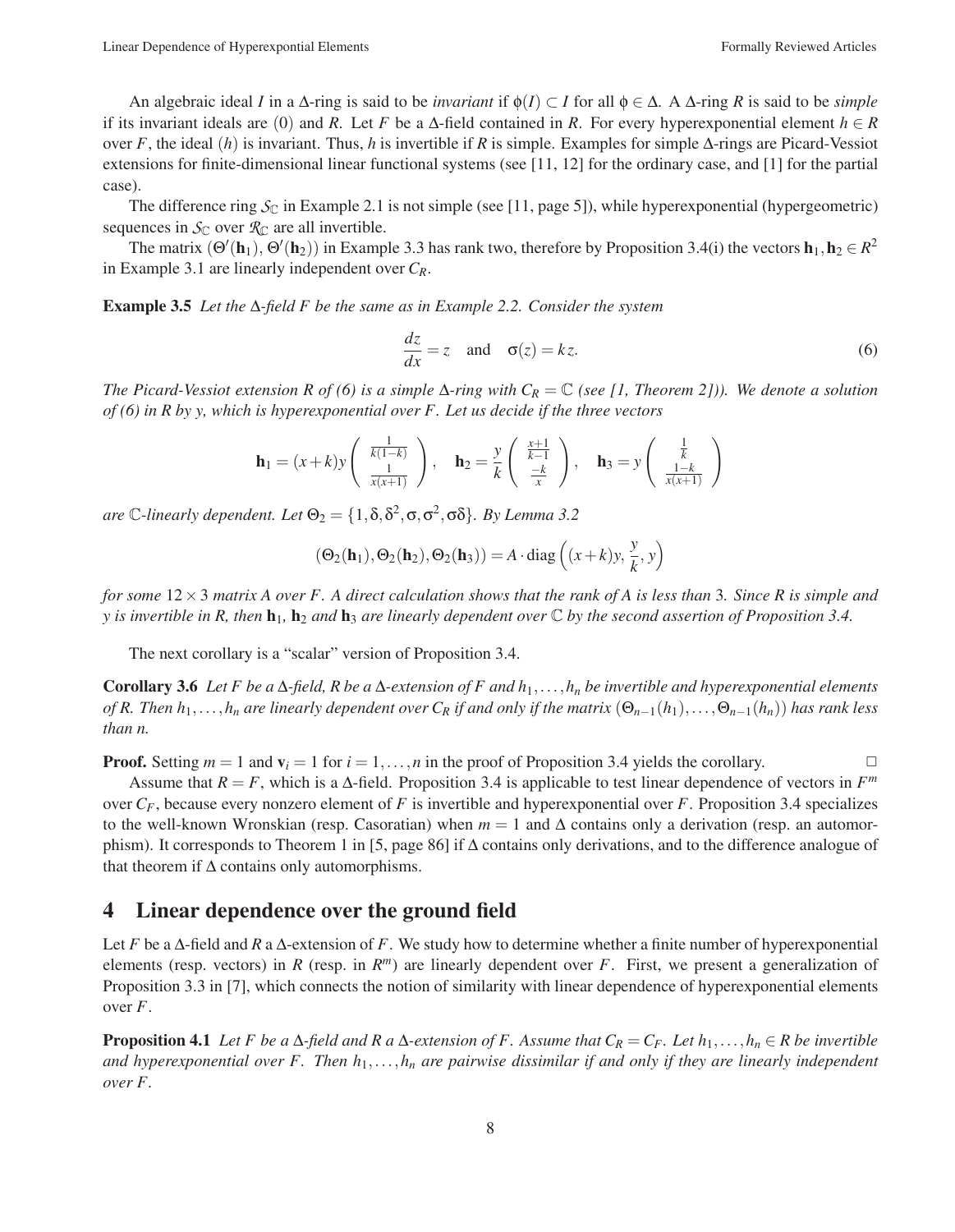**Proof.** If  $h_1, \ldots, h_n \in R$  are linearly independent over *F*, so are  $h_i$  and  $h_j$  with  $i \neq j$ . Thus  $h_1, \ldots, h_n$  are pairwise dissimilar by definition.

We prove the converse by induction on *n*. The proposition clearly holds for  $n = 2$ . Assume that it holds for lower values of *n*. Suppose that *h*1,...,*hn* are pairwise dissimilar but are linearly dependent over *F*. A possible rearrangement of indices leads to

$$
h_n = f_1 h_1 + f_2 h_2 + \dots + f_{n-1} h_{n-1} \quad \text{for some } f_1, \dots, f_{n-1} \in F. \tag{7}
$$

By the induction hypothesis,  $h_1, \ldots, h_{n-1}$  are linearly independent over *F*. The assumption  $C_R = C_F$  then implies that  $f_1h_1,\ldots,f_{n-1}h_{n-1}$  are linearly independent over  $C_R$ . From Corollary 3.6, there exist  $\theta_1,\theta_2,\ldots,\theta_{n-1}$  in  $\Theta$  such that  $D = \det(\theta_i(f_j h_j))_{1 \leq i \leq n-1, 1 \leq j \leq n-1}$  is nonzero. Since  $h_1, \ldots, h_{n-1}, h_n$  are hyperexponential, there exist  $r_{ij}$  in *F* such that  $\theta_i(f_jh_j) = r_{ij}h_j$  for all *i*, *j* with  $1 \le i \le n-1$  and  $1 \le j \le n-1$ , and, moreover,  $r_{in}$  in *F* such that  $\theta_i(h_n) =$ *r<sub>in</sub>h<sub>n</sub>* for all *i* with  $1 \le i \le n-1$ . Applying  $\theta_1, \ldots, \theta_{n-1}$  to (7) then yields a linear system

$$
\begin{pmatrix} r_{11} & r_{12} & \dots & r_{1,n-1} \\ r_{21} & r_{22} & \dots & r_{2,n-1} \\ \vdots & \vdots & \dots & \vdots \\ r_{n-1,1} & r_{n-1,2} & \dots & r_{n-1,n-1} \end{pmatrix} \begin{pmatrix} h_1 \\ h_2 \\ \vdots \\ h_{n-1} \end{pmatrix} = \begin{pmatrix} r_{1n}h_n \\ r_{2n}h_n \\ \vdots \\ r_{n-1,n}h_n \end{pmatrix}.
$$

Since  $D = \prod_{i=1}^{n-1} h_i \det(r_{ij})$  is nonzero, the coefficient matrix  $(r_{ij})$  is of full rank. By Cramer's rule,  $h_i = q_i h_n$  for some  $q_i \in F$ . So  $h_i$  and  $h_n$  are similar for  $i = 1, \ldots, n - 1$ , a contradiction. 
<del></del> □

The assumption  $C_R = C_F$  in Proposition 4.1 is indispensable. For example, let  $F = \mathbb{Q}, R = \mathbb{Q}(\pi)$  and  $\delta$  be the derivation on *R* that maps everything to zero. Then  $C_F = \mathbb{Q}$  and  $C_R = \mathbb{Q}(\pi)$ . The elements  $\pi + 2$ ,  $\pi + 3$  and  $\pi + 4$  are invertible in *R* and hyperexponential over *F*. They are linearly dependent over  $\mathbb Q$  but dissimilar to each other.

If the ground field  $F$  has characteristic zero and  $C_F$  is algebraically closed, then Picard-Vessiot extensions of  $F$ contain no new constants (see [1, Theorem 5]). The fields of constants of  $S_{\mathbb{C}}$  and of  $\mathcal{R}_{\mathbb{C}}$  in Example 2.1 are both equal to  $\mathbb C$ . So Proposition 4.1 is applicable to hyperexponential elements in these two  $\Delta$ -extensions.

An immediate application of Proposition 4.1 is

Corollary 4.2 *Let F be a*  $\Delta$ -field and R a  $\Delta$ -extension of F. Assume that  $C_R = C_F$ . Let  $h_1, \ldots, h_n \in R$  be invertible *and hyperexponential over F. Then h*1,...,*hn are algebraically dependent over F if and only if there exist integers*  $e_1, \ldots, e_n$  *such that*  $h_1^{e_1} \cdots h_n^{e_n} \in F$ .

**Proof.** If  $h_1^{e_1} \cdots h_n^{e_n} \in F$  for some  $e_1, \ldots, e_n \in \mathbb{Z}$ , then  $h_1, \ldots, h_n$  satisfy a nonzero *n*-variate polynomial over *F* which has two nonzero terms. Thus  $h_1, \ldots, h_n$  are algebraically dependent over *F*.

Conversely, suppose that  $(h_1, \ldots, h_n)$  is a solution of some nonzero *n*-variate polynomial over *F*. Then the power products of  $h_1, \ldots, h_n$  are linearly dependent over *F*. Proposition 4.1 implies that there exist two such power products similar to each other over  $F$ , since all the power products of  $h_1, \ldots, h_n$  are invertible and hyperexponential. It follows that there exist  $e_1, \ldots, e_n \in \mathbb{Z}$  such that  $h_1^{\tilde{e_1}} \cdots h_n^{\tilde{e_n}}$  $\frac{e_n}{n} \in F.$ 

Corollary 4.2 appears to be known at least in the ordinary differential and difference cases (see [13, 14]).

**Example 4.3** Let  $S_{\mathbb{C}}$  and  $\mathcal{R}_{\mathbb{C}}$  be the same as those in Example 2.1. Assume that  $c \in \mathbb{C}$  is neither zero nor a root of *unity. We show that the hypergeometric sequence*  $S = (c, c^2, c^3, \ldots) \in S_{\mathbb{C}}$  *is transcendental over*  $\mathcal{R}_{\mathbb{C}}$ *. Suppose the contrary, then*  $S^e \in \mathcal{R}_\mathbb{C}$  *for some*  $e \in \mathbb{Z}^+$  *by Corollary 4.2. Thus, there exist a rational function*  $f(x) \in \mathbb{C}(x)$  *and an*  $\alpha$  *integer*  $m \in \mathbb{Z}^+$  such that  $c^{ne} = f(n)$  for all integers n with  $n \ge m$ . It follows that  $c^e = \frac{f(n+1)}{f(n)}$  for all integers  $n \ge m$ . Note that the rational function  $\frac{f(x+1)}{f(x)}$  can be written as  $\frac{p(x)}{q(x)}$ , where  $p(x)$  and  $q(x)$  are monic polynomials in  $\mathbb{C}[x]$ . *Since*  $q(n)c^e = p(n)$  *for all integer*  $n \ge m$ *, we have*  $q(x)c^e = p(x)$  *in*  $\mathbb{C}[x]$ *. Thus,*  $c^e = 1$ *, a contradiction.*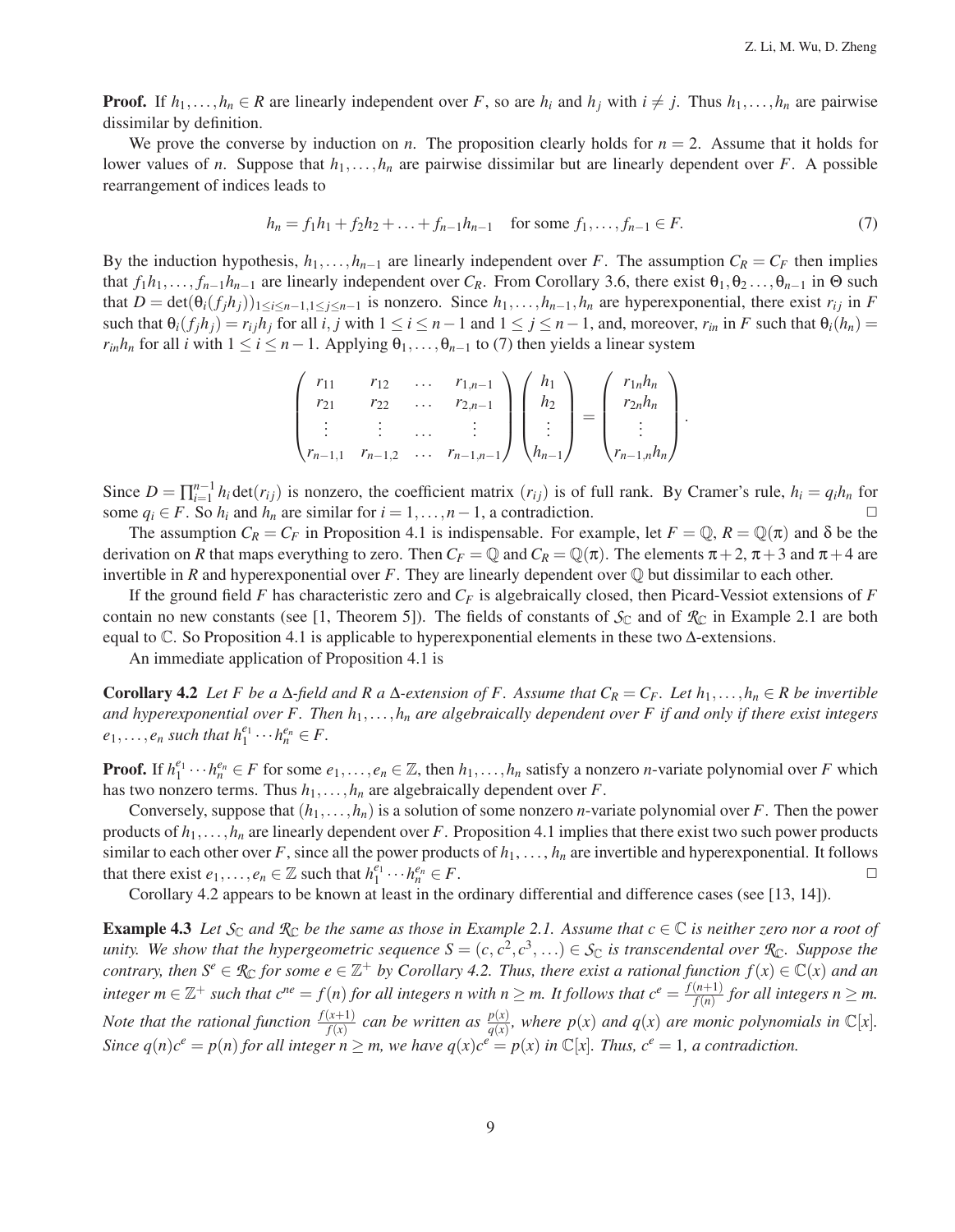A few words need to be said about similarity. Let *F* be a  $\Delta$ -field and *R* be a  $\Delta$ -extension of *F* with  $C_R = C_F$ . Assume that  $h_1, h_2 \in R$  are invertible and hyperexponential over *F*. Then one can decide whether  $h_1$  and  $h_2$  are similar by their certificates. Note that  $\frac{h_1}{h_2}$  is hyperexponential over *F*, so we let  $f_{\phi} \in F$  be the certificate of  $\frac{h_1}{h_2}$  with respect to  $\phi$  for  $\phi \in \Delta$ . Consider the first-order system:

$$
\phi(z) = f_{\phi} z \quad \text{for every } \phi \in \Delta. \tag{8}
$$

Note that  $\frac{h_1}{h_2}$  is a solution of (8) in *R*. If  $h_1$  and  $h_2$  are similar, then  $\frac{h_1}{h_2} \in F$  by definition, and so (8) has a nonzero solution in *F*. Conversely, if (8) has a nonzero solution  $r \in F$ , then there exists  $c \in C_R$  such that  $\frac{h_1}{h_2} = c r$ . Since  $C_R =$  $C_F$ ,  $\frac{h_1}{h_2}$  is in *F*, i.e.  $h_1$  and  $h_2$  are similar. Therefore, under the assumption given above,  $h_1$  and  $h_2$  are similar if and only if (8) has a solution in *F*. One may find in [9, Proposition 6.3](see also [6, §6]) a method for determining whether (8) has a nonzero rational solution, when *F* is the field of rational functions and ∆ consists of usual partial differential and shift operators.

At last, we present how to test linear dependence of hyperexponential vectors over the ground field *F*. Recall that *R* is a ∆-extension of *F* with  $C_R = C_F$ . Let the vectors  $\mathbf{h}_1, \ldots, \mathbf{h}_n \in R^m$  be hyperexponential over *F*. Write  $h_i = h_i v_i$  where  $v_i \in F^m$  and  $h_i \in R$  for  $i = 1, \ldots, n$ . In addition, the  $h_i$  are invertible and hyperexponential. A procedure for testing the *F*-linear dependence of  $\mathbf{h}_1,\ldots,\mathbf{h}_n$  are outlined below.

- 1. Partition  $h_1, \ldots, h_n$  into equivalence classes  $H_1, \ldots, H_k$  with respect to similarity. If  $k = n$ , then  $\mathbf{h}_1, \ldots, \mathbf{h}_n$  are linearly independent over *F*.
- 2. Suppose  $k < n$ . Partition the set  $\{h_1, \ldots, h_n\}$  into *k* subsets:

$$
G_i = \{g_i\mathbf{u}_{i,1},\ldots,g_i\mathbf{u}_{i,s_i}\}, \quad i=1,\ldots,k.
$$

where  $g_i$  is in  $H_i$  and the  $\mathbf{u}_{i,j}$  are in  $F^m$ .

3.  $h_1, \ldots, h_n$  are linearly dependent over *F* if and only if there exists an integer *l* with  $1 \leq l \leq k$  such that  $\mathbf{u}_{l,1},\ldots,\mathbf{u}_{l,s_l}$  are linearly dependent over *F*.

The conclusion made in the first step is immediate from Proposition 4.1. We now prove the conclusion in the last step. Assume that  $h_1, \ldots, h_n$  are linearly dependent over *F*. Using the notation introduced in the second step, we have

$$
\sum_{i=1}^{k} g_i \underbrace{\left(\sum_{j=1}^{s_i} f_{ij} \mathbf{u}_{i,j}\right)}_{\mathbf{w}_i} = 0 \tag{9}
$$

where the  $f_{ij}$  are in *F*, not all zero. If  $w_i$  is a nonzero vector for some *i* with  $1 \le i \le k$ , then (9) implies that  $g_1, \ldots, g_k$ are linearly dependent over *F*, a contradiction to Proposition 4.1. Thus all the  $w_i$  are zero vectors. Since the  $f_{ij}$  are not all zero, there exists an integer *l* with  $1 \le l \le k$  such that  $\mathbf{u}_{l,1},...,\mathbf{u}_{l,s_l}$  are linearly dependent over *F*.

When the above procedure is applicable, the  $C_F$ -linear dependence of hyperexponential vectors can also be tested by first investigating their *F*-linear dependence, and then checking *CF*-linear dependence among several groups of vectors with entries in *F*. However, Proposition 3.4 is applicable to determine whether hyperexponential vectors are *C<sub>R</sub>*-linearly dependent even in the case  $C_R \neq C_F$ .

## 5 Concluding remarks

In this paper, we present a criterion for determining whether invertible hyperexponential elements are linearly dependent over the constants. The criterion allows us to check linear dependence of a finite number of (invertible) hyperexponential elements over the ground field, provided that we can determine the similarity of these elements.